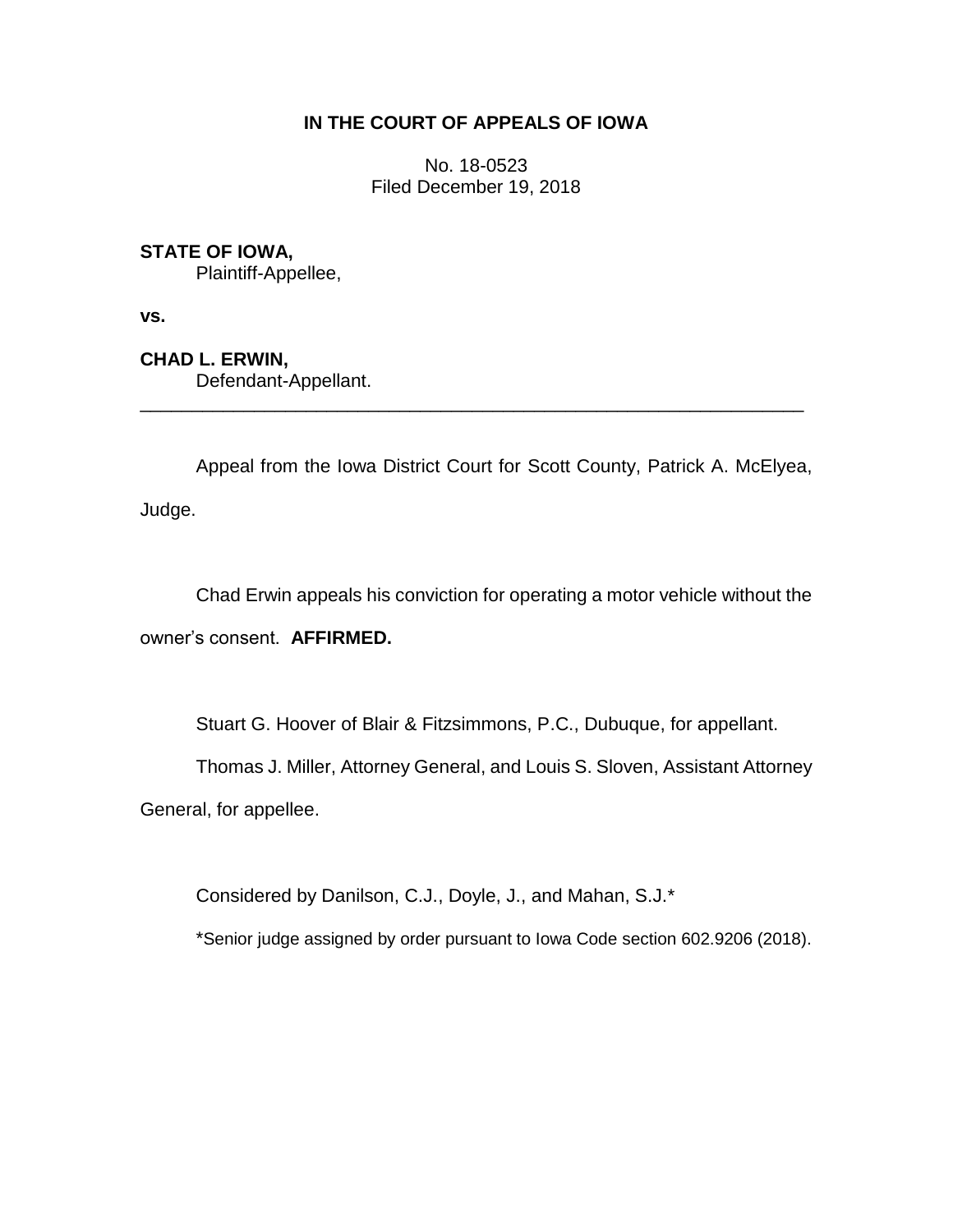**DOYLE, Judge.**

Chad Erwin appeals his conviction for operating a motor vehicle without the owner's consent. Before the start of trial and after Erwin's attorney spoke to Erwin about a waiver of reporting, Erwin asked the trial court to explain what waiving reporting of the jury selection proceedings would mean. The court informed Erwin:

You have a right to have jury selection, the verdict reading, all of the proceedings recorded. Okay? In all honesty, it's very difficult to report jury selection because oftentimes people are talking at the same time, and the court reporter, although she's very talented, can only take down one person at a time.

. . . . And we also have to then announce names. Sometimes a microphone might need to get passed around if it's hard to hear people. Logistically it can be very difficult. It can take a little bit longer. It can make it more difficult to pick a jury sometimes. That's typically why your attorney presents that waiver. Now, that being said, you have every right to have that. You're not waiving any right to a trial or to have the jury present, or anything along those lines. It just means that that selection process won't be taken down by a court reporter. Now, if something does happen where we need to speak with a juror individually or there's an issue that arises, we can always ask the court reporter—we can come into chambers and we can go into another room in the courthouse and we can make another record about that so that your rights are preserved.

Satisfied with the explanation, Erwin then signed a written waiver of reporting.

During the jury selection, concerns arose about potential juror's ability to

remain fair and impartial. Because the jury selection proceedings were

unreported, the trial court later explained on the record what occurred:

Just to summarize, we held a conference with [the potential juror] in chambers, outside the presence of the [other] prospective jurors and off the record. She voiced some concern or inability to necessarily be fair and impartial, had a negative experience with some family members and law enforcement and courtroom proceedings, et cetera; and, through the questioning of counsel, did not feel like she could be fair and impartial. The State moved to strike her for cause and the defendant objected. The Court found that she was not going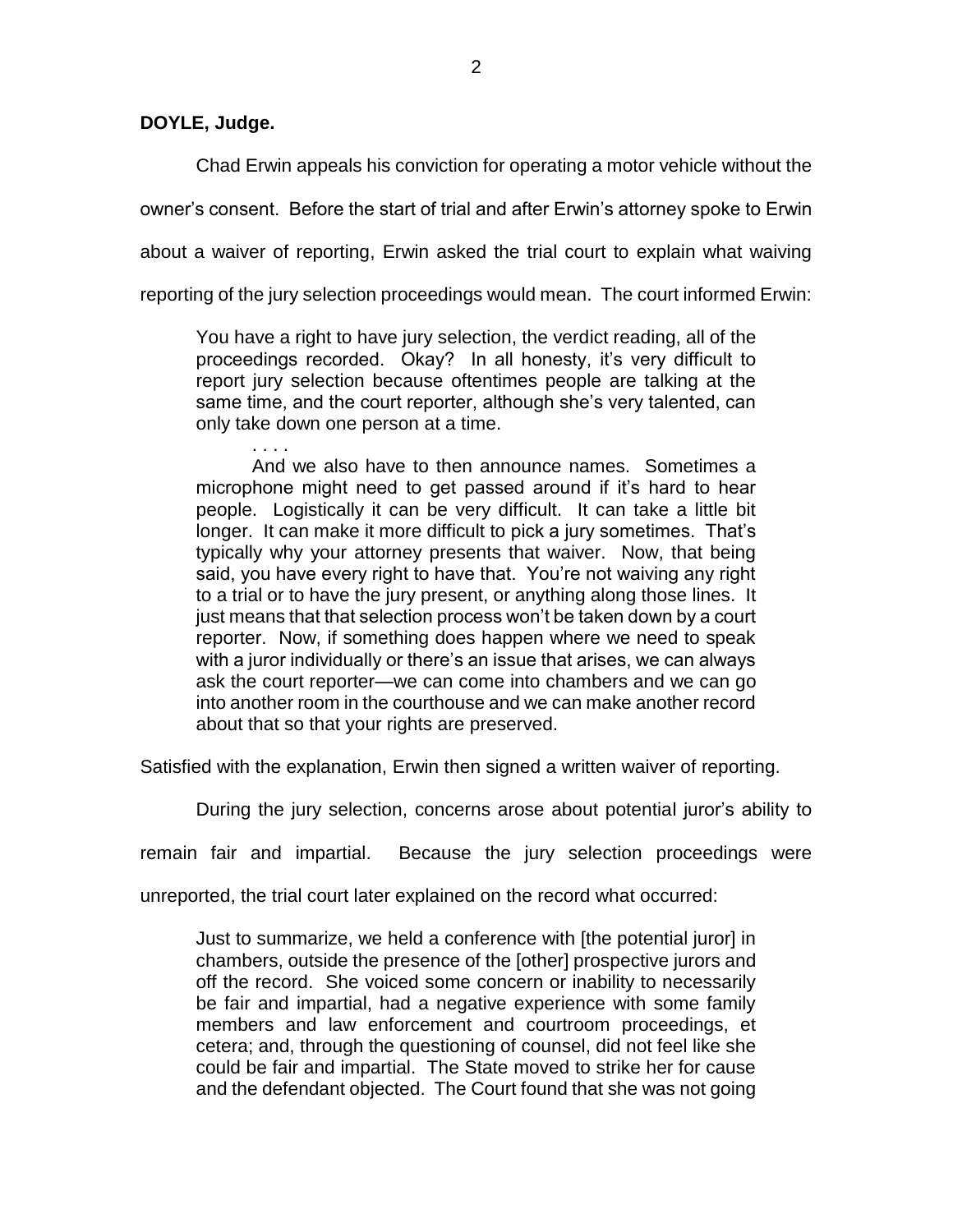to be fair and impartial, or presented an issue about being fair and impartial, and granted the motion by the State.

When given a chance to add to the record, the prosecutor stated:

I would just add that I believe that the prospective juror had voiced that a family member had been wrongfully convicted in her mind, and I believe she directly stated that unless she had observed the defendant herself commit a crime, she would not find him guilty. She felt that there had been significant evidence against her brother which was—anyway, she felt that her brother was still innocent, and so she had directly stated that unless she observed the defendant committing the crime, she would not convict him.

Erwin's attorney stated, "it was just in our opinion and the argument that we made

in chambers was that the defense felt like that was just reasonable doubt."

Erwin now argues that the trial court's failure to ensure reporting of the

individual conference with the potential juror violated his constitutional right a fair

trial. In his brief, Erwin erroneously states error was preserved by his timely filing

of a notice of appeal.

However error is preserved, it is not preserved by filing a notice of appeal. While this is a common statement in briefs, it is erroneous, for the notice of appeal has nothing to do with error preservation. In fact, the two concepts are mutually exclusive. As a general rule, the error preservation rules require a party to raise an issue in the trial court and obtain a ruing from the trial court.

Thomas A. Mayes & Anuradha Vaitheswaran, *Error Preservation in Civil Appeals* 

*in Iowa: Perspectives on Present Practice*, 55 Drake L.Rev. 39, 48 (Fall 2006)

(footnotes omitted); *see also, e.g. State v. Lange*, 831 N.W.2d 844, 846-47 (Iowa

Ct. App. 2013) (citing article).

Although he concedes that he waived reporting of the jury selection, Erwin notes that before doing so, the trial court assured him that he could make a record to preserve any issues that arose during jury selection for appeal. However, Erwin